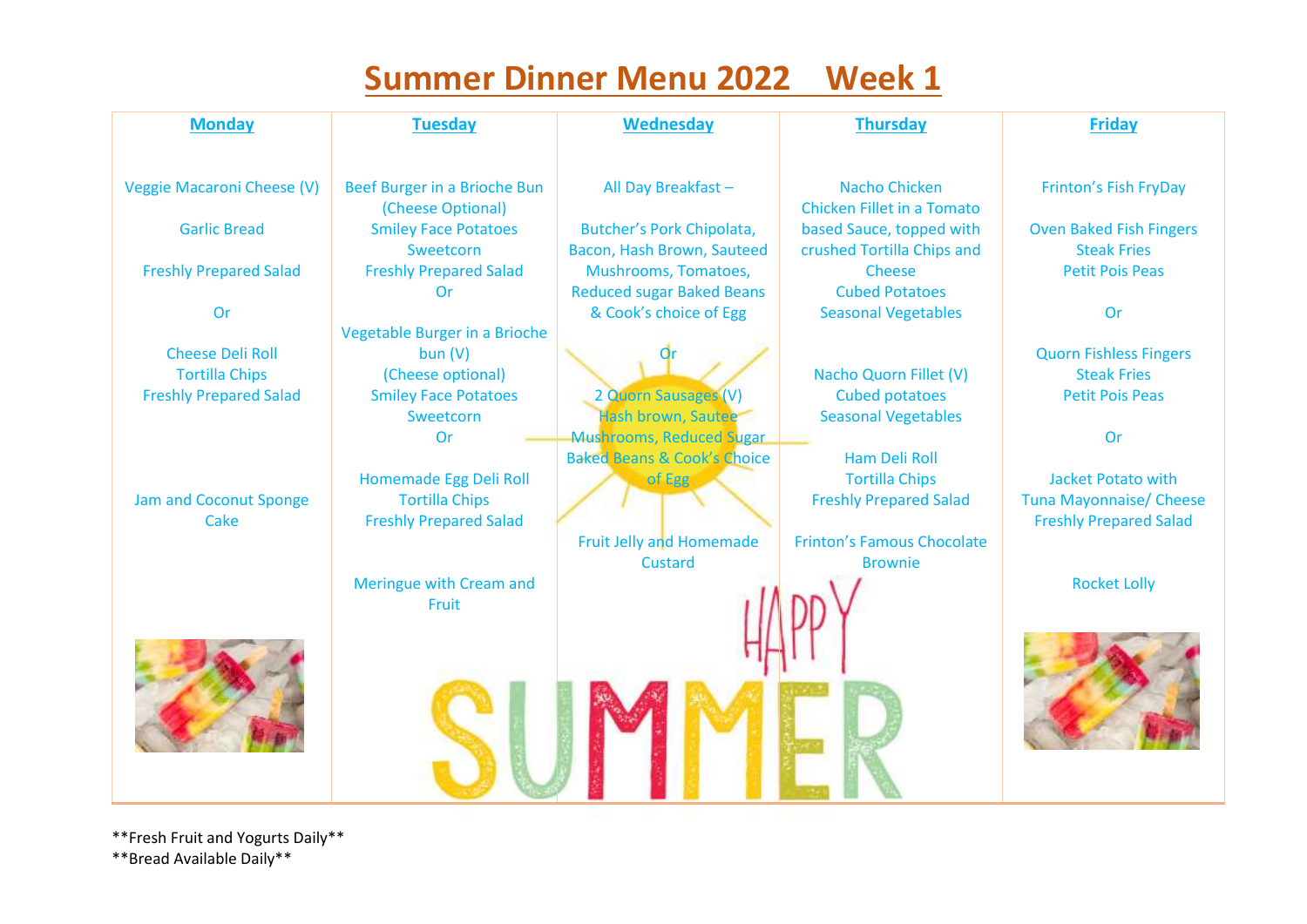## *Summer Dinner Menu 2022 Week 2*